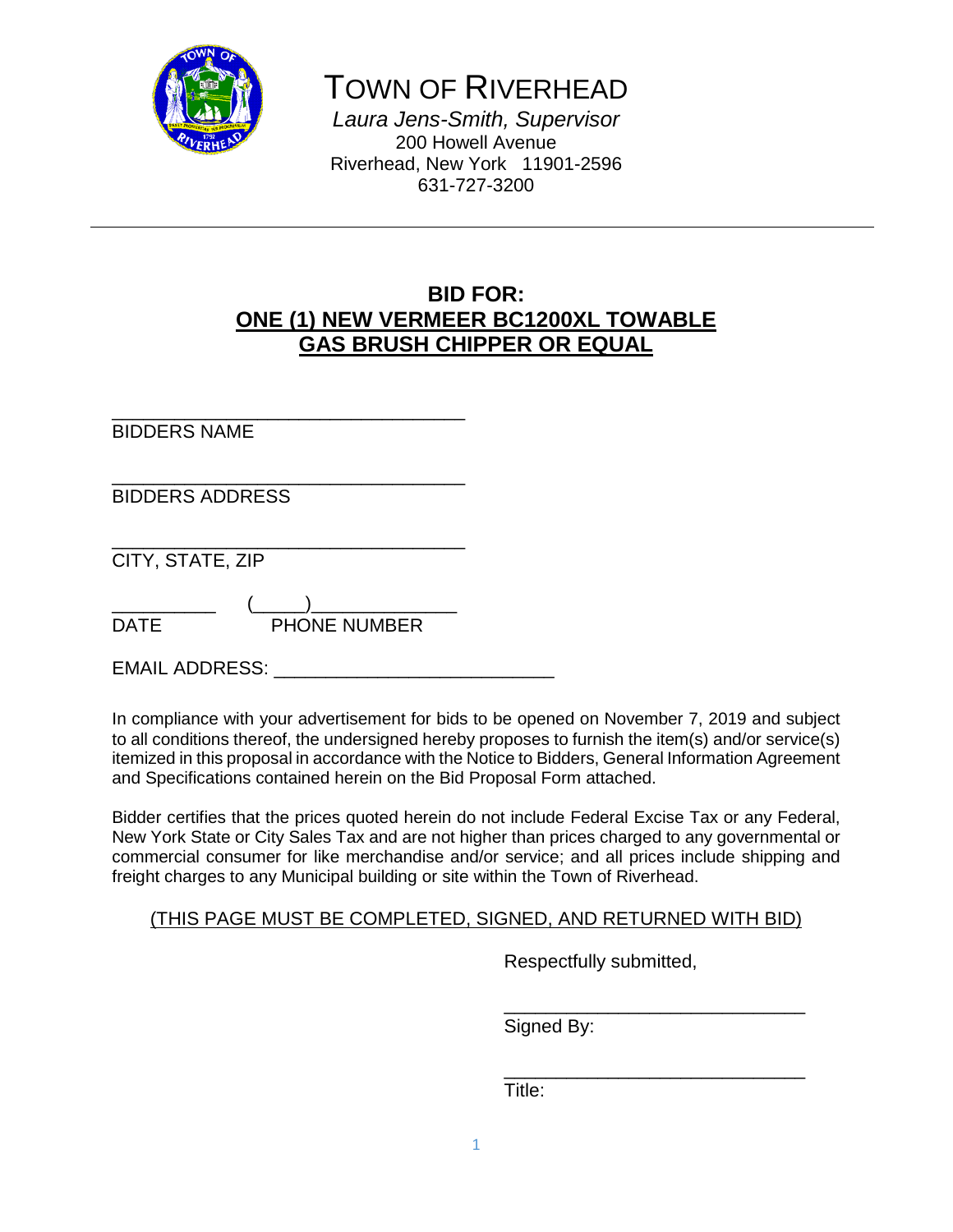# **TOWN OF RIVERHEAD NOTICE TO BIDDERS**

Sealed bids for "**ONE (1) NEW VERMEER BC1200XL TOWABLE GAS BRUSH CHIPPER OR EQUAL**" for the Town Highway Department will be received by the Office of the Town Clerk at Riverhead Town Hall, 200 Howell Avenue, Riverhead, New York on or before **11:00 am on November 7, 2019**, at which time they will be publicly opened and read aloud.

Specifications and guidelines for submission of bids are available on the Town website at [www.townofriverheadny.gov,](http://www.townofriverheadny.gov/) click on "Bid Requests" beginning **October 24, 2019**.

All bids must be submitted on the bid form provided. Any and all exceptions to the Specifications must be listed on a separate sheet of paper, bearing the designation "**EXCEPTIONS TO THE SPECIFICATIONS**" and be attached to the bid form.

All bids must be submitted to the Town Clerk's Office, at the address stated above, in a sealed envelope clearly marked "**ONE (1) NEW VERMEER BC1200XL TOWABLE GAS BRUSH CHIPPER OR EQUAL**" for the Town Highway Department. Proposals must be received by the Office of the Town Clerk by no later than **11:00 am on November 7, 2019**.

Please take notice that the Town Board reserves the right to reject in whole or in part any or all bids, waive any informality in the bids, and accept the bid which is deemed most favorable in the interest of the Town of Riverhead. The Town Board will use its discretion to make judgmental determination as to its best estimate of the lowest bidder. Note: Bid responses must be delivered to the Office of the Town Clerk at the address above. The Town may decline to accept, deem untimely, and/or reject any bid response/proposal that is not delivered to the Office of the Town Clerk.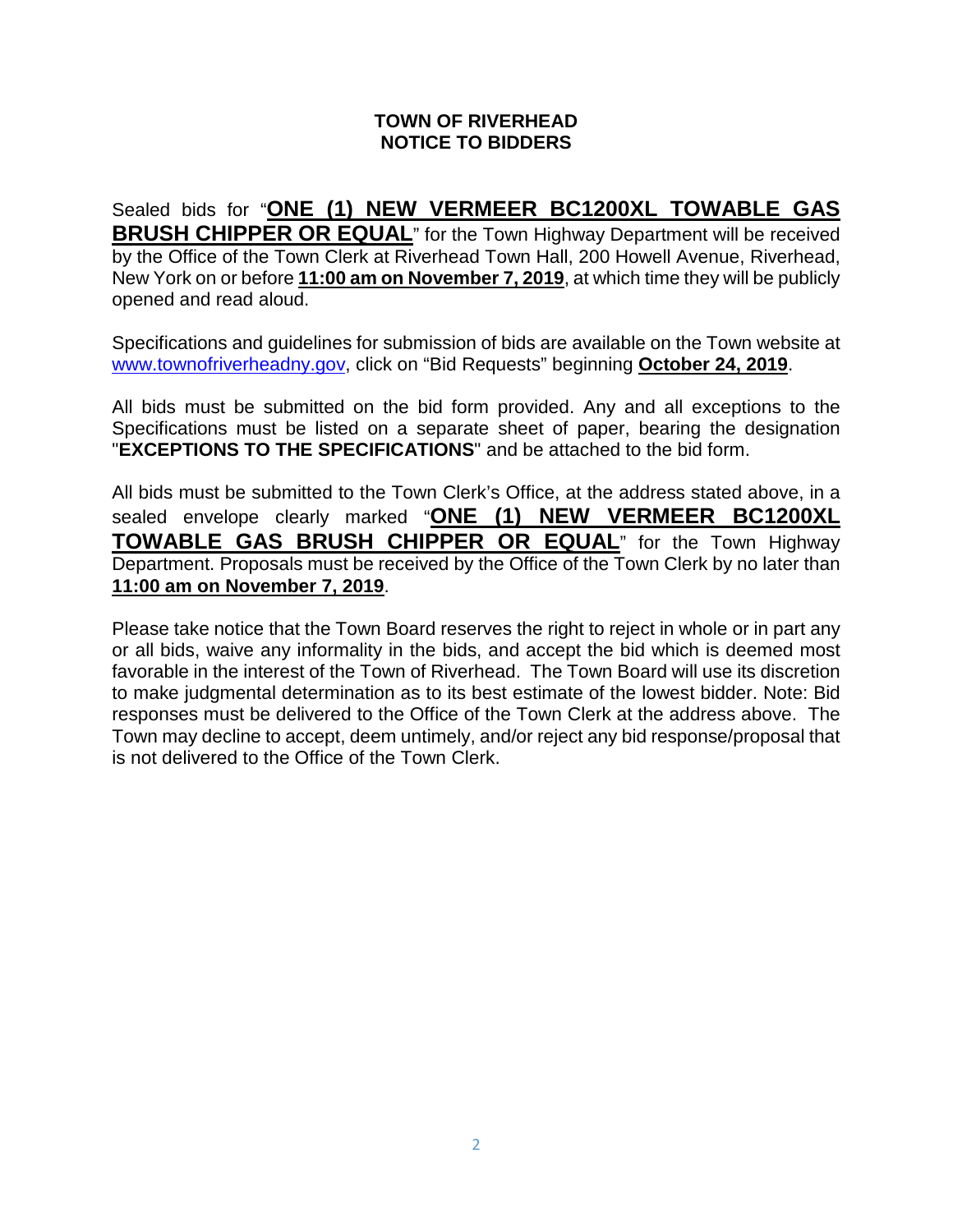# **TOWN OF RIVERHEAD BID SPECIFICATION**

# **ONE (1) NEW VERMEER BC1200XL TOWABLE GAS BRUSH CHIPPER OR EQUAL**

## **I. General Description**

The Highway Department is seeking a gas brush chipper with design features for general purpose grounds maintenance. While the Town of Riverhead Highway Department is requesting pricing and availability of a new Vermeer BC1200XL towable gas brush chipper, the Highway Department will consider and accept an equivalent Chipper that meets the general description above and requirements set forth under heading "III" with low hours of use. In addition to the above, the mention in the specifications of any unit, component or equipment by brand name and/or model is meant to convey to the potential bidder the type and quality of the product required and desired by the Town. Any unit, component or equipment which is of equal type and quality may be considered as such and may be acceptable to the Highway Department, upon agreement by the Highway Department to that fact. The decision of the Highway Department however, in such circumstance, is final.

The Highway Department will accept delivery at 1177 Osborne Avenue, Riverhead, NY.

The Chipper shall meet or exceed the construction and specifications set forth below. All equipment furnished as standard by the manufacturer shall be included, if not stated in the written specifications. Special items needed to bring the Chipper up to specifications shall be accepted only if they are the manufacturers regular or approved factory options. Any deviations from the written specifications shown in the bid specifications shall be noted on the form titled "**EXCEPTIONS TO BID SPECIFICATIONS"** annexed to the specifications. In order to receive full consideration, bids must fully follow the specifications described more fully below and the notice to bidders.

# **II. General Requirements**

**Bids**: Unless prices and all information requested are complete, bid may be disregarded and given no consideration. All prices and bids must be in ink or typewritten. No pencil figures or erasures are permitted. Mistakes may be crossed out and corrections inserted adjacent thereto and must be initialed in ink by person signing the bid. All bids must be signed with the firm's name and by a responsible officer or employee.

**Submission of Bids**: Each bid must be submitted on the prescribed form in a sealed envelope clearly marked "**ONE (1) NEW VERMEER BC1200XL TOWABLE GAS BRUSH CHIPPER OR EQUAL**" and filed with the Town Clerk of the Town of Riverhead at Town Hall, 200 Howell Avenue, Riverhead, New York on or before **11:00 am on November 7, 2019** at which time they will be publicly opened and read aloud.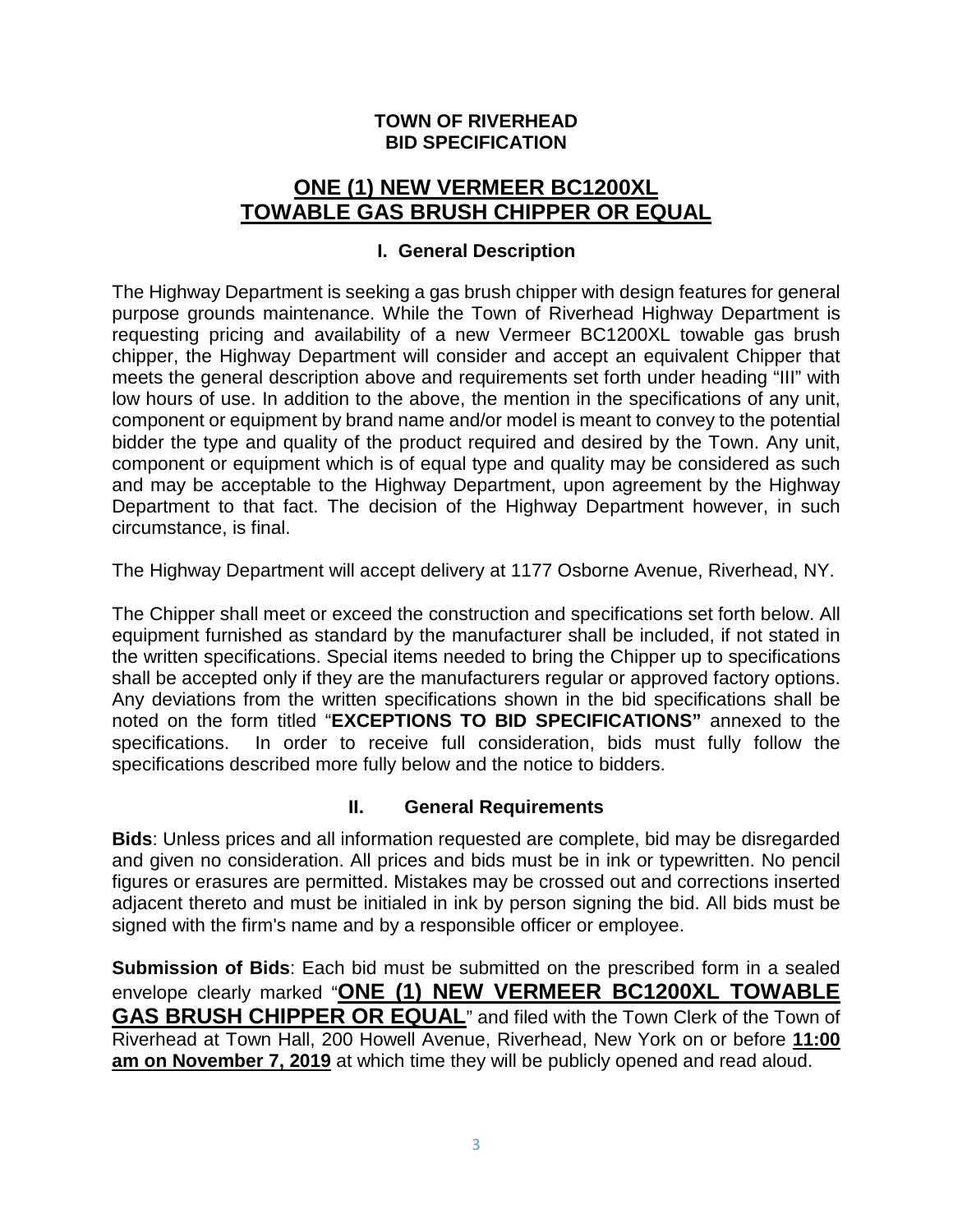Information must be furnished complete in compliance with the terms, conditions, and provisions of the bid specifications. The information requested and the manner of submission are essential to permit prompt evaluation of all bids on a fair and uniform basis. Accordingly, the Town reserves the right to declare as non-responsive and reject any bid in which material information requested is not furnished or where indirect or incomplete answers or information is provided. Bids shall be for the total net price including all applicable taxes and charges, delivered F.O.B., Town of Riverhead.

Bids and modifications or corrections thereof received after the closing time specified will not be considered. Note, no telephone, e-mail or facsimile of bids will be accepted. If a photocopy is to be submitted, it must be signed in original, in ink.

The Town reserves the right to accept and/or reject any and all bids and waive and formalities in the bidding procedures to the extent permitted by law and make the award as may be deemed in the best interest of the Town.

# **III. Requirements/Specifications**

The Town of Riverhead is requesting pricing and availability of **ONE (1) NEW VERMEER BC1200XL TOWABLE GAS BRUSH CHIPPER OR EQUAL** for use by the Highway Department. The Highway Department is seeking a chipper with design features for general purpose grounds maintenance. The minimum specifications for the purchase are set forth below.

The following are minimum acceptable specifications (all major standard with such additional specifications listed below). Any exceptions shall be noted in the column titled actual bid:

#### **MINIMUM REQUESTED: ACTUAL BID:**

#### **GENERAL**

Length: 168" (426.7 cm)<br>Width: 79" (200.7 cm) Width: 79" (200.7 cm)<br>Height: 103" (261.6 cm) Weight (with winch): 5980 lb  $(2712.49 \text{ kg})$ Weight: 5680 lb (2576.4 kg)

#### **ENGINE**

Make/Model: PSI 4.XL Electronic Fuel Injection Horsepower: 135 hp (101 kW) Max torque: 258 ft-lb (349.8 Nm) @1400 rpm Fuel type: Gasoline Number of cylinders: 6 Cooling medium: Liquid

#### **CUTTING SYSTEM**

Drum dimensions: 20" diameter x 20" wide  $(50.8 \text{ cm} \times 50.8 \text{ cm})$ Drum speed: 2000 rpm Knives: Two A8 chipper steel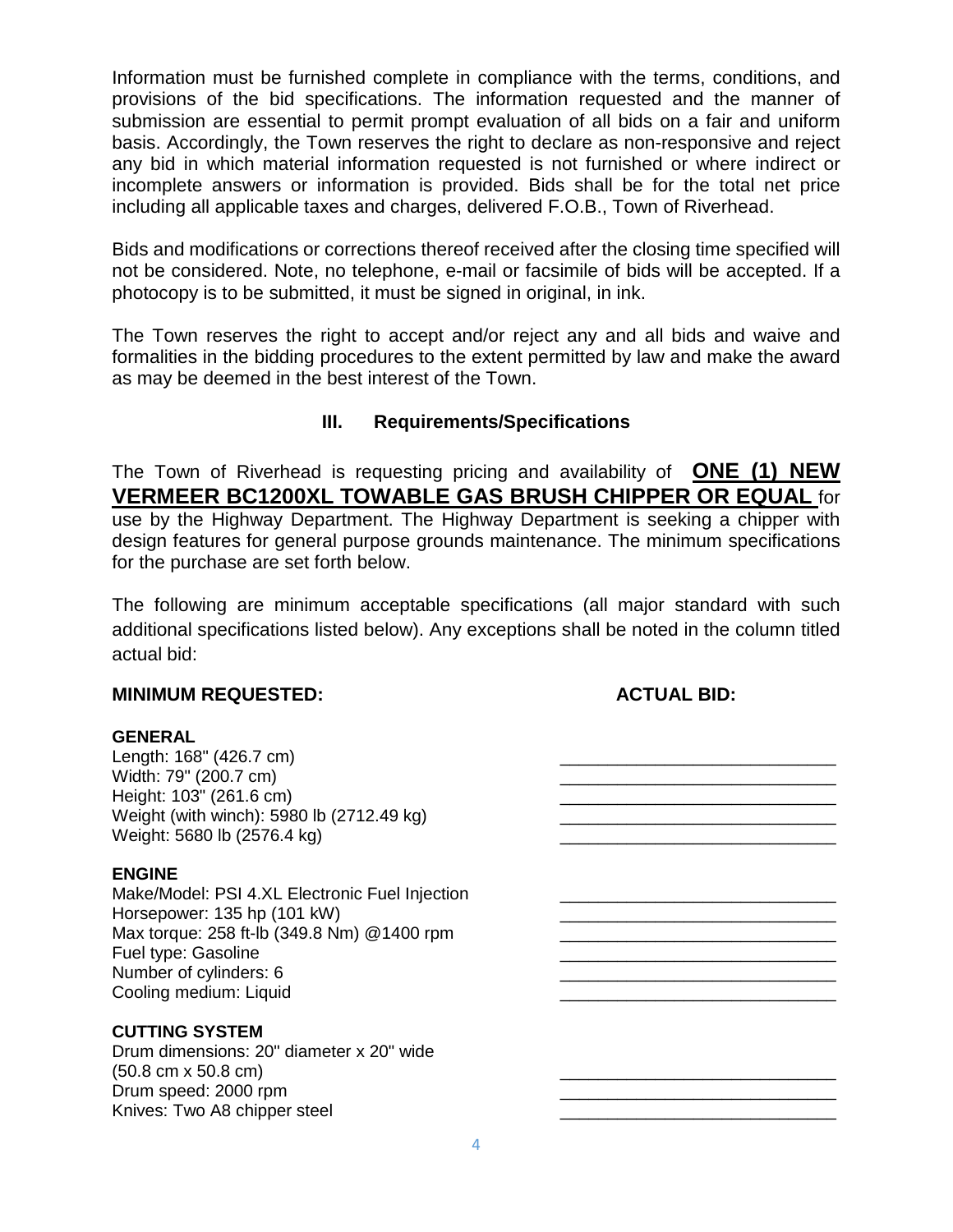Bedknife: Four usable edges

### **FEED SYSTEM**

Chipping capacity (max): 13.3" (33.8 cm) Infeed opening height: 32" (81.3 cm) Infeed opening width:  $52"$  (132.1 cm) Feed roller orientation: Dual horizontal offset **EXACCON EXACCONDUM** Feed table height: 32" (81.3 cm) Feed speed (max): 110 fpm Feed roller dimensions (upper roller): 15" (38.1 cm) diameter  $x$  17" (43.2 cm) Feed roller dimensions (lower roller): 11.1" (28.2 cm) diameter  $x$  17" (43.2 cm)

### **CAPACITIES/ELECTRICAL**

Fuel tank:  $25$  gal (94.6 L) Hydraulic tank: 12 gal (45.4 L) \_\_\_\_\_\_\_\_\_\_\_\_\_\_\_\_\_\_\_\_\_\_\_\_\_\_\_\_\_ System voltage: 12 V Lights: LED brake, turn, tail, license, side indicators **with a set of the set of the set of the set of the set o** 

### **CHASSIS/BRAKES**

Frame: 7" x .25" (17.8 cm x .6 cm) Z-channel Tires (option 1): ST235/80/R16 Load Range E \_\_\_\_\_\_\_\_\_\_\_\_\_\_\_\_\_\_\_\_\_\_\_\_\_\_\_\_\_ Tires (option 2): ST285/75/R16 Load Range E \_\_\_\_\_\_\_\_\_\_\_\_\_\_\_\_\_\_\_\_\_\_\_\_\_\_\_\_\_ Axle/Suspension: 7000 lb (3175.2 kg) rubber torsion

#### **MANUALS**

2 Sets of equipment manuals

#### **TRAINING**

4 hours of training in the use and operation of unit

4 hours of training in the maintenance and repair of unit

### **WARRANTY**

Standard equipment manufacturer's warranty On chipper unit Standard engine manufacturer's warranty on engine

# **DELIVERY MUST BE WITHIN 30 DAYS OF BID AWARD**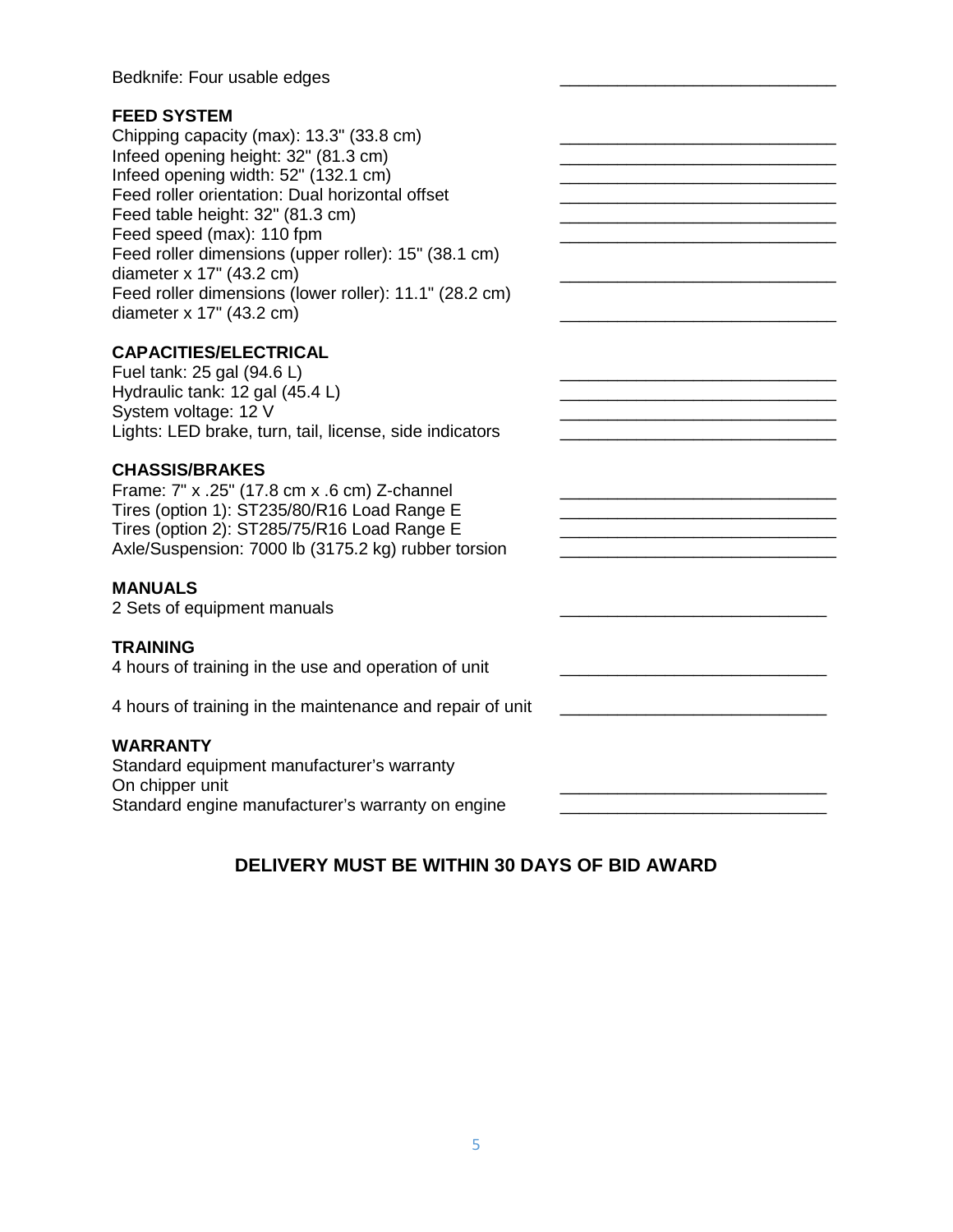# **IV. General Bid Specifications**

# **Bid Form**

Each bid shall be submitted on the required Bid Sheet; Exceptions to Specifications, Bidder Qualifications, Non-Collusive Bidding Certificate and Iran Divestment Act Certification must be submitted with each bid and must be signed by the same individual entering the bid. All bids or bidders not adhering to any of the requirements herein may be rejected.

**Inspection:** The Town reserves the right and shall be at liberty to inspect the chipper and all equipment and shall have the right to reject the chipper, equipment, all materials and workmanship which do not conform to the specification provided; however, the Town is under no duty to make such inspection. If the inspection indicates that repairs are necessary for the intended use of the chipper by the town, the bidder may be offered the option to perform the repairs at the bidder's expense prior to the purchase of the chipper by the Town. The Town's judgment of required repairs is not subject to negotiation or challenge.

Prior to delivery, the chipper shall be completely serviced as necessary to assure proper operation and function.

All parts or attachments not specifically mentioned but necessary to complete the chipper must be furnished and must conform to the highest standards of quality of material and workmanship provided in good engineering practice and intended in these specifications. The chipper will be judged on stability and safety, ability to carry out Town's present operations, ease of operation and maintenance, price and delivery date. These specifications shall be considered minimum unless otherwise stated. All variations from the stated specification must be clearly noted on the Bid Proposal.

Final inspection and acceptance of the chipper for conformity with the specifications shall be made by George Woodson, Highway Superintendent or such designated representative of said Town Highway Department.

**Delivery**: The delivery date or term within which the proposed item(s) will be delivered shall be stated in the space provided under Delivery Information. Failure by the successful seller to notify the Town of Riverhead immediately of any delivery beyond the stated date or terms is cause for him to be held responsible for damages incurred as a result of an extended delivery time.

All equipment/material, spare parts and supplies shall be delivered F.O.B. destination, delivery charges prepaid and added, to the following location, unless otherwise indicated on the Bid Sheet labeled "IV. Bid".

**Material and Equipment Specified by Name:** Whenever any material or equipment is specified by patent or proprietary name or by the name of the manufacturer, unless stated differently, such specification shall be considered as if followed by the words "or acceptable equal", whether or not such words appear. The seller may offer material or equipment with equal or better qualities and performance in substitution for those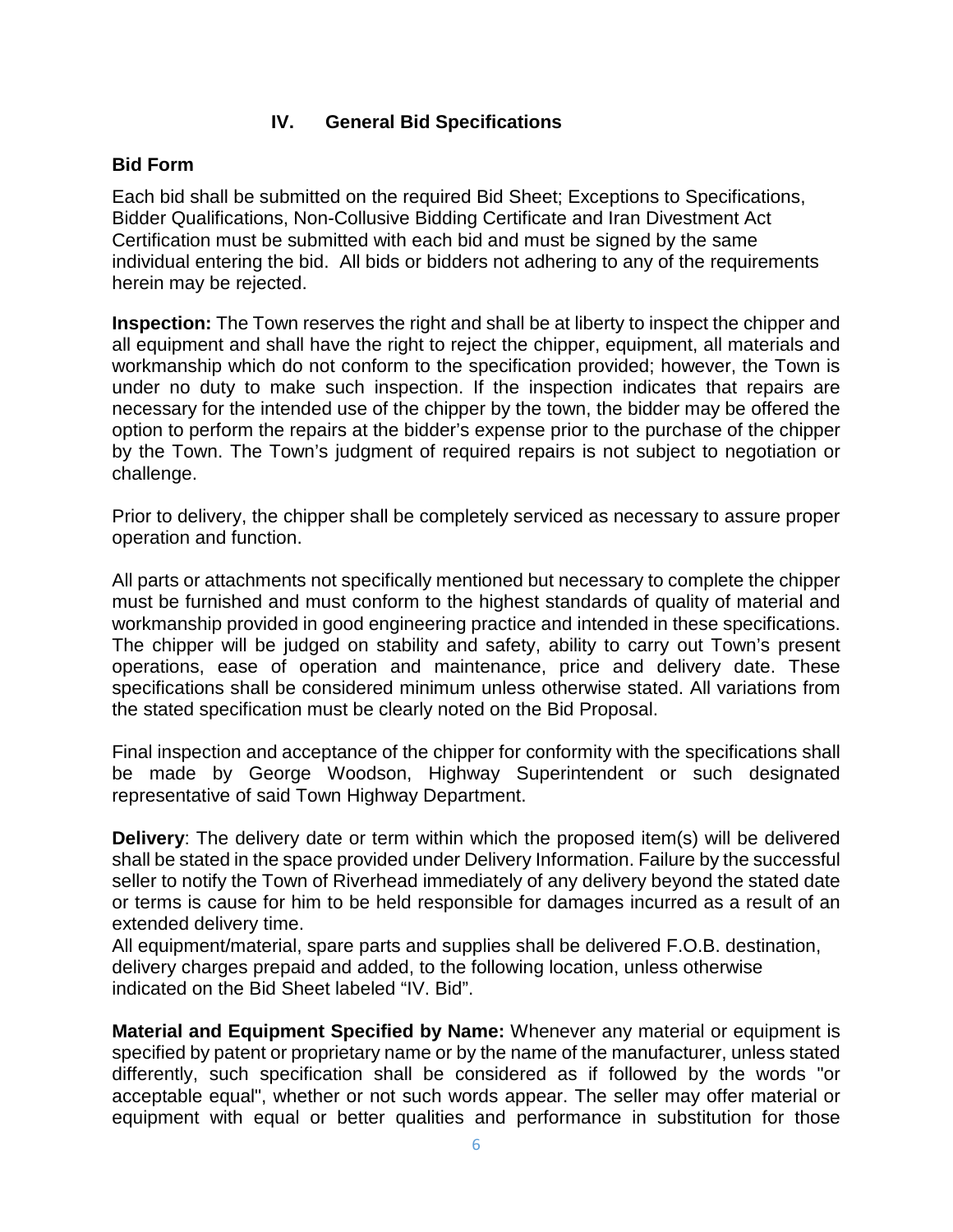specified which he considers would be in the Town's interest to accept. No verbal offers for substitution will be acknowledged or considered from sellers, distributors, manufacturers or subcontractors. Any such offers shall be made in writing to the Highway Superintendent for his consideration with the submission of the proposal and the seller shall include sufficient data which, together with any other data the Town may require, will enable the Town to assess the acceptability of the material or equipment. Such acceptance by the Town shall not relieve the seller from full responsibility from the efficiency and quality and performance of the substitute material or equipment, in the same manner and degree as the material and equipment specified by name.

It should be understood that specifying a brand name, components and/or equipment in these specifications shall not relieve the seller from full responsibility to produce the products in accordance with the performance warranty and contractual requirements. The seller is responsible for notifying the Town of any inappropriate brand name, component and/or equipment that may be called for in the specifications, and to propose a suitable substitute for consideration.

**Bid Postponement and Amendment**: The Town of Riverhead reserves the right to revise or amend the specifications up to the time set for opening the bids. Such revisions and amendments, if any, shall be announced by amendments to this solicitation. Copies of such amendments shall be furnished to all prospective sellers. Prospective sellers are defined as those sellers listed on the Town's bids list for this material, or who have obtained bid documents subsequent to the bid advertisement. If the revisions and amendments require changes in quantities or prices proposed, or both, the date set for opening bids may be postponed by such number of days as in the opinion of the Town shall enable sellers to revise their bids. In any case, the bid opening shall be at least two (2) working days after the last amendment, and the amendment shall include an announcement of the new date, if applicable, for the opening of bids.

**Single Bid Response**: If only one bid is received in response to the invitation for bids, a detailed cost proposal may be requested of the single Seller. A cost/price analysis and evaluation and/or audit may be performed of the cost proposal in order to determine if the price is fair and reasonable.

**Bid Withdrawal**: After the bids are opened, bids may not be withdrawn for thirty (30) calendar days. Prior to the date/time set for the bid opening, however, bids may be modified or withdrawn by the Seller's authorized representative in person, or by written telegraphic notice. If bids are modified or withdrawn in person, the authorized representative shall make his identity known and shall sign a receipt for the bid.

**Award**: The Town of Riverhead reserves the right to accept bids, award bids and/or not award bids based on one chipper or more than one chipper or award separate (more than one) bids based upon the type of chipper set forth in the specifications; to reject any and all bids, to waive any informality in the bids, and to accept the bid that appears from all consideration to be for the best interest of the Town of Riverhead.

*In determining and evaluating the best bid, the prices will not necessarily be controlling, but quality, equality, efficiency, utility, general terms, delivery, suitability of the equipment/material offered, and the reputation of the equipment/material in general use*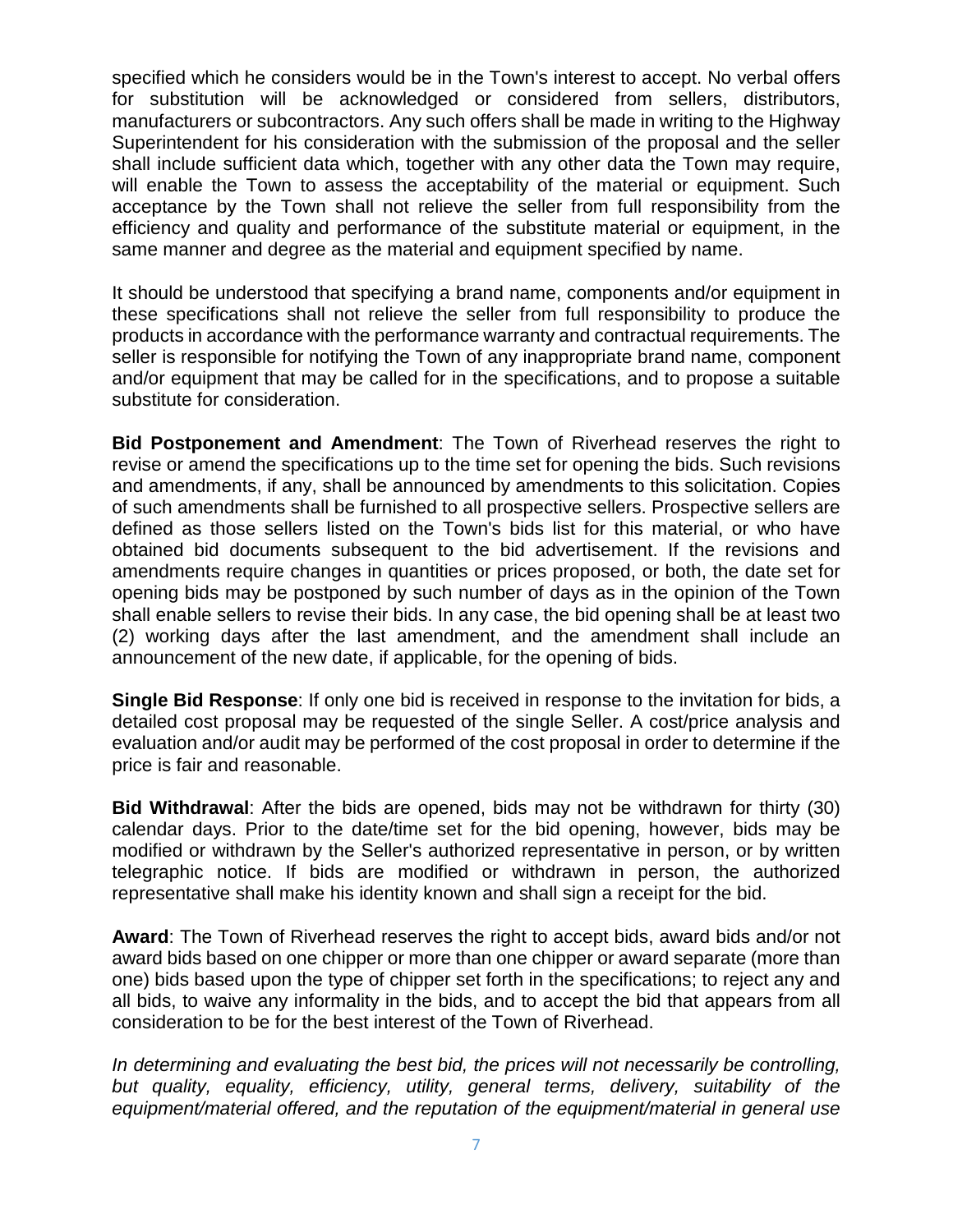*will also be considered with any other relevant factors. The Highway Superintendent and/or the Purchasing Agent shall be the judges in the determination of these matters.* 

Notice of bid award, if bid be awarded, will be made within thirty (30) days of opening of bids to the lowest responsive and responsible seller, whose bid proposal complies with all the requirements in the bid specifications.

**Title**: Title to the chipper, if any, and all equipment shall pass to the Town at the F.O.B. point designated under Delivery, subject to the right of the Town to reject upon inspection.

**Acceptance and Payment**: Acceptance shall be made at the time all equipment/material is operational and in proper working order as determined by and to the satisfaction of the Town of Riverhead. Acceptance of the equipment/material shall be determined on the basis of technical completeness, performance and adherence to the operational requirements and functions of the specifications.

Payment will be scheduled within thirty (30) days upon complete delivery and acceptance of all material/equipment and receipt of an original and one (1) copy of an invoice complying with the terms and conditions of the award. The Town reserves the right to withhold up to ten percent (10%) of the purchase price in the event there is a conditional acceptance. Non-compliance with any one of the following requirements shall constitute a conditional acceptance:

- a) Adherence to the general construction and performance specifications.
- b) Reasonable opportunity for chipper and equipment/material inspection by Highway Superintendent and/or Town Purchasing Agent.
- c) Receipt of manuals (if applicable).

**Guarantee:** All vehicles, equipment and materials including all parts and assemblies, if applicable, shall be guaranteed against defects in material and workmanship for a period of at least one (1) year after acceptance. Guarantee shall commence at the time of official acceptance by the Town. Where it is required to repair, replace, resurface, replant or to modify, alter, add or remove hardware, parts, components, or related accessories for the purpose of insuring proper appearance, performance or operation, such operations shall be done as required until such time as acceptable performance has been established.

Note, Seller shall be responsible for any costs related to repairs necessary to pass New York State Inspection.

Problems which occur shall be corrected in an appropriate fashion under guarantee. Seller shall be responsible to attend to and remedy such items within a reasonable amount of time. Appropriate logs and schedules shall be maintained to reflect these items and their redress.

**New York Law**: The Notice to Bidders and Bid Specifications shall be governed according to the laws of the State of New York.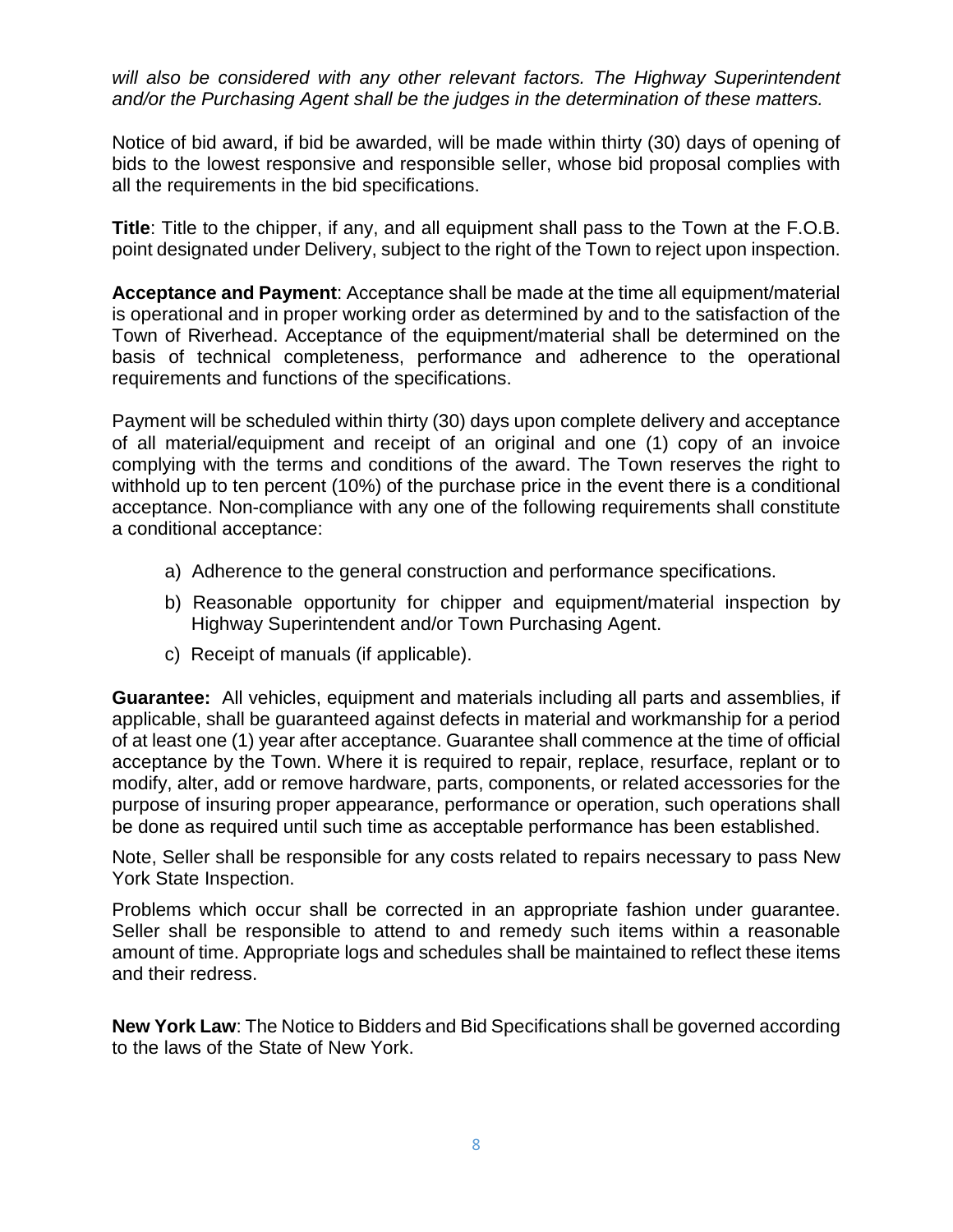# **V. Bid Sheet**

# **ONE (1) NEW VERMEER BC1200XL TOWABLE GAS BRUSH CHIPPER OR EQUAL**

|                   | The Chipper must include all major standard equipment for the make and model "ONE<br>(1) NEW VERMEER BC1200XL TOWABLE GAS BRUSH CHIPPER OR EQUAL"<br>together with such additional equipment listed below:                                                                                                                                   |
|-------------------|----------------------------------------------------------------------------------------------------------------------------------------------------------------------------------------------------------------------------------------------------------------------------------------------------------------------------------------------|
|                   |                                                                                                                                                                                                                                                                                                                                              |
|                   |                                                                                                                                                                                                                                                                                                                                              |
|                   | above and offered for sale is good repair, condition and working order with only ordinary<br>wear and tear from proper use and no rust/rot of exterior of chipper. In addition, the street<br>sweeper/chipper and all components are fully operational, road worthy and capable of<br>passing a chipper inspection by the State of New York. |
| <b>BID PRICE:</b> | $\sim$                                                                                                                                                                                                                                                                                                                                       |
|                   |                                                                                                                                                                                                                                                                                                                                              |

Name of Bidder: \_\_\_\_\_\_\_\_\_\_\_\_\_\_\_\_\_\_\_\_\_\_\_\_\_\_\_\_\_\_\_\_\_\_\_\_\_\_\_\_\_\_\_\_\_\_\_\_\_\_\_\_\_\_

| <b>Address of Bidder:</b> |  |  |
|---------------------------|--|--|
|---------------------------|--|--|

| <b>Telephone Number:</b> |  |
|--------------------------|--|
|--------------------------|--|

| Email<br><u>Lucu</u> |
|----------------------|
|----------------------|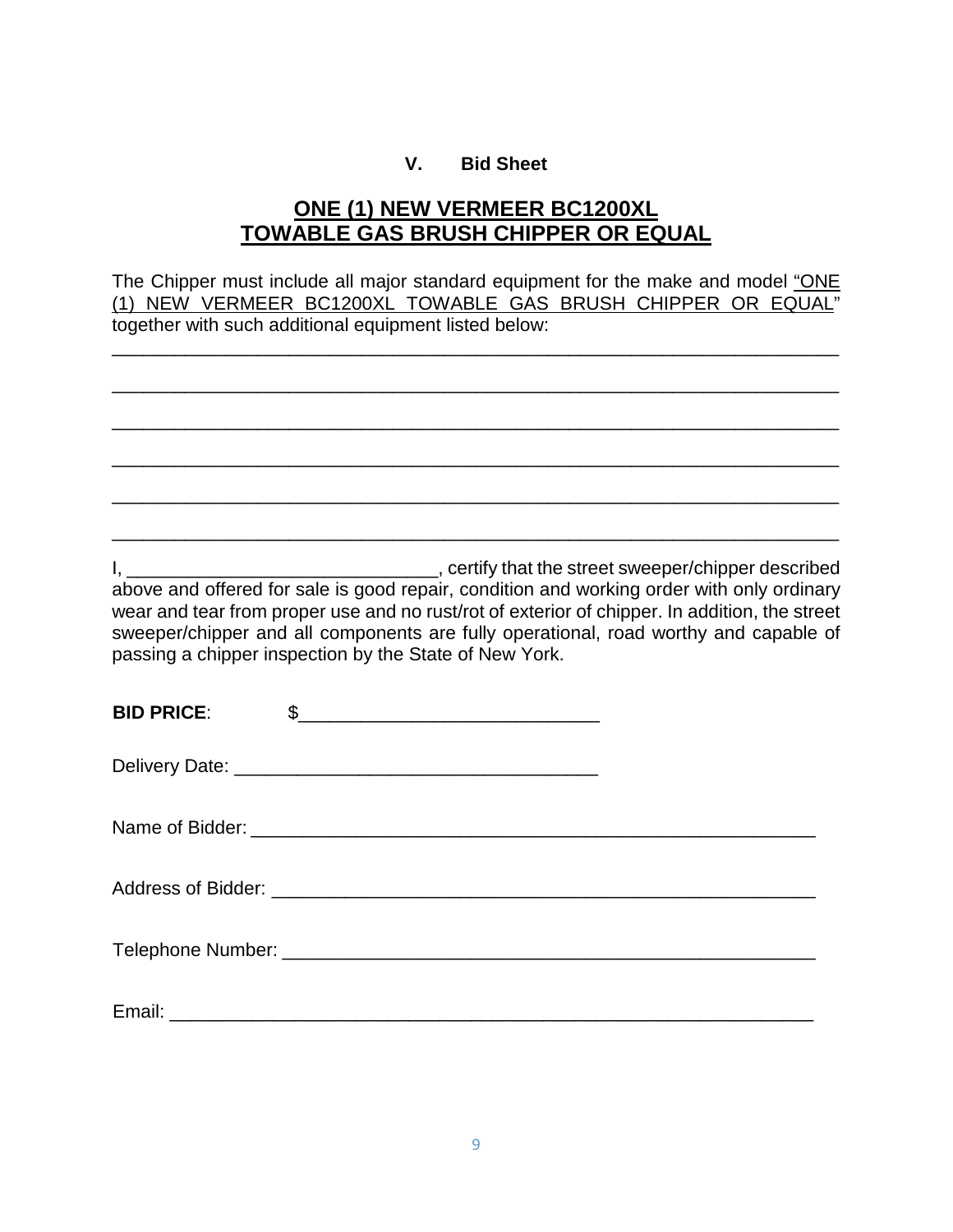# **VI. Exceptions to Specifications REQUIRED DATA (Please complete for any exception to the specifications)**

**\_\_\_\_\_\_\_\_\_\_\_\_\_\_\_\_\_\_\_\_\_\_\_\_\_\_\_\_\_\_\_\_\_\_\_\_\_\_\_\_\_\_\_** *(*Identify on the line above Year, Model*)*

Please identify the exceptions to the specifications by checking the appropriate box (see VI (A) below) and provide description of item(s) offered for consideration and/or as and for "equivalent" (see VI (B) below).

A. Please check appropriate boxes to identify exception to bid specifications set for in Part III of these specifications:

| Condition of Chipper Engine/Mechanical/Parts (good repair, condition and<br>order)<br><u> 2000 - Jan James James James James James James James James James James James James James James James James J</u> | working |
|------------------------------------------------------------------------------------------------------------------------------------------------------------------------------------------------------------|---------|
| <b>Condition of Chipper Exterior</b>                                                                                                                                                                       |         |
| Inside/outside controls                                                                                                                                                                                    |         |
| Delivery must be within 30 days of bid award                                                                                                                                                               |         |
| Warranty for Chassis/Engine/Transmission                                                                                                                                                                   |         |
| Warranty on auxiliary engine for sweep system and sweepers                                                                                                                                                 |         |
|                                                                                                                                                                                                            |         |
| B. Exceptions to the specifications of any bid items stated herein shall be fully described in writing<br>by the contractor in the space provided below:                                                   |         |

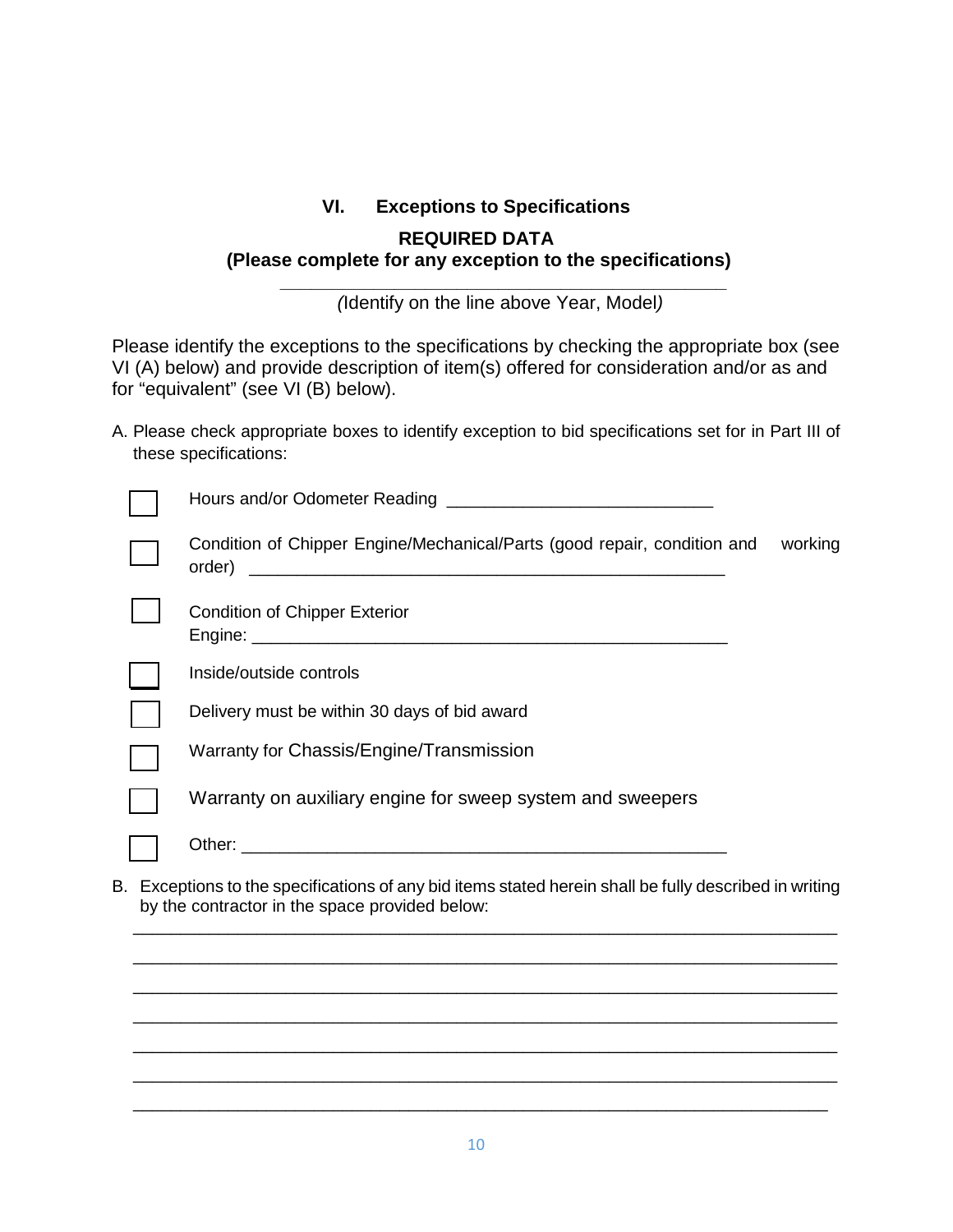| DATE:   |  |  |  |
|---------|--|--|--|
|         |  |  |  |
|         |  |  |  |
| SIGNED: |  |  |  |

 $\mathsf{TITEE:}\qquad \qquad \blacksquare$ 

### **BIDDER QUALIFICATIONS**

All questions must be answered and the information given must be clear and comprehensive. If necessary, questions may be answered on separate attached sheets.

### **Section A.**

- 1. Name of Offeror/Organization:
- \_\_\_\_\_\_\_\_\_\_\_\_\_\_\_\_\_\_\_\_\_\_\_\_\_\_\_\_\_\_\_\_\_\_\_\_\_\_\_\_\_\_\_\_\_\_\_\_\_\_\_\_\_\_\_\_ 2. Main Office Address:
- 3. When Organized:
- \_\_\_\_\_\_\_\_\_\_\_\_\_\_\_\_\_\_\_\_\_\_\_\_\_\_\_\_\_\_\_\_\_\_\_\_\_\_\_\_\_\_\_\_\_\_\_\_\_\_\_\_\_\_\_\_\_\_\_\_\_\_\_\_ 4. If a Corporation, Indicate State Incorporated In:

## 5. **NAME OF PARTNERS HOME ADDRESS OF PARTNERS**

\_\_\_\_\_\_\_\_\_\_\_\_\_\_\_\_\_\_\_\_\_\_\_\_\_\_\_\_\_\_\_\_\_\_\_\_\_\_\_\_\_\_\_\_\_\_\_\_\_\_\_\_\_\_\_\_\_\_\_\_

\_\_\_\_\_\_\_\_\_\_\_\_\_\_\_\_\_\_\_\_\_\_\_\_\_\_\_\_\_\_\_\_\_\_\_\_\_\_\_\_\_\_\_

(If Bidder is a FIRM, state here the name and home address of each member thereof) \_\_\_\_\_\_\_\_\_\_\_\_\_\_\_\_\_\_\_\_\_\_\_\_\_\_\_\_\_\_\_\_\_\_\_\_\_\_\_\_\_\_\_\_\_\_\_\_\_\_\_\_\_\_\_\_\_\_\_\_\_\_\_\_\_\_\_\_\_\_

\_\_\_\_\_\_\_\_\_\_\_\_\_\_\_\_\_\_\_\_\_\_\_\_\_\_\_\_\_\_\_\_\_\_\_\_\_\_\_\_\_\_\_\_\_\_\_\_\_\_\_\_\_\_\_\_\_

\_\_\_\_\_\_\_\_\_\_\_\_\_\_\_\_\_\_\_\_\_\_\_\_\_\_\_\_\_\_\_\_\_\_\_\_\_\_\_\_\_\_\_\_\_\_\_\_\_\_\_\_\_\_\_\_\_\_\_\_\_\_\_\_\_\_\_\_\_\_ If Bidder is a CORPORATION, complete the information below: Name and Address of President:

\_\_\_\_\_\_\_\_\_\_\_\_\_\_\_\_\_\_\_\_\_\_\_\_\_\_\_\_\_\_\_\_\_\_\_\_\_\_\_\_\_\_\_\_\_\_\_\_\_\_\_\_\_\_\_\_\_\_\_\_ Name and Address of Vice President:

\_\_\_\_\_\_\_\_\_\_\_\_\_\_\_\_\_\_\_\_\_\_\_\_\_\_\_\_\_\_\_\_\_\_\_\_\_\_\_\_\_\_\_\_\_\_\_\_\_\_\_\_\_\_\_\_ Name and Address of Secretary:

| 6.       | Does any other contractor, vendor or person have, hold, or may derive any actual or             |
|----------|-------------------------------------------------------------------------------------------------|
|          | beneficial percentage of interest in any other form of ownership of the Offeror in an amount of |
|          | 5% or more? Yes/No                                                                              |
|          | If yes, please provide:                                                                         |
| Name:    |                                                                                                 |
| Address: |                                                                                                 |
|          |                                                                                                 |

## **Section B.**

Provide information below regarding similar contracts held: Contact Person (Name and Phone Number): \_\_\_\_\_\_\_\_\_\_\_\_\_\_\_\_\_\_\_\_\_\_\_\_\_\_\_\_\_\_ \_\_\_\_\_\_\_\_\_\_\_\_\_\_\_\_\_\_\_\_\_\_\_\_\_\_\_\_\_\_\_\_\_\_\_\_

\_\_\_\_\_\_\_\_\_\_\_\_\_\_\_\_\_\_\_\_\_\_\_\_\_\_\_\_\_\_\_\_\_\_\_\_\_\_\_\_\_\_\_\_\_\_\_\_\_\_\_\_\_\_\_\_\_\_\_\_\_\_\_\_\_\_\_\_\_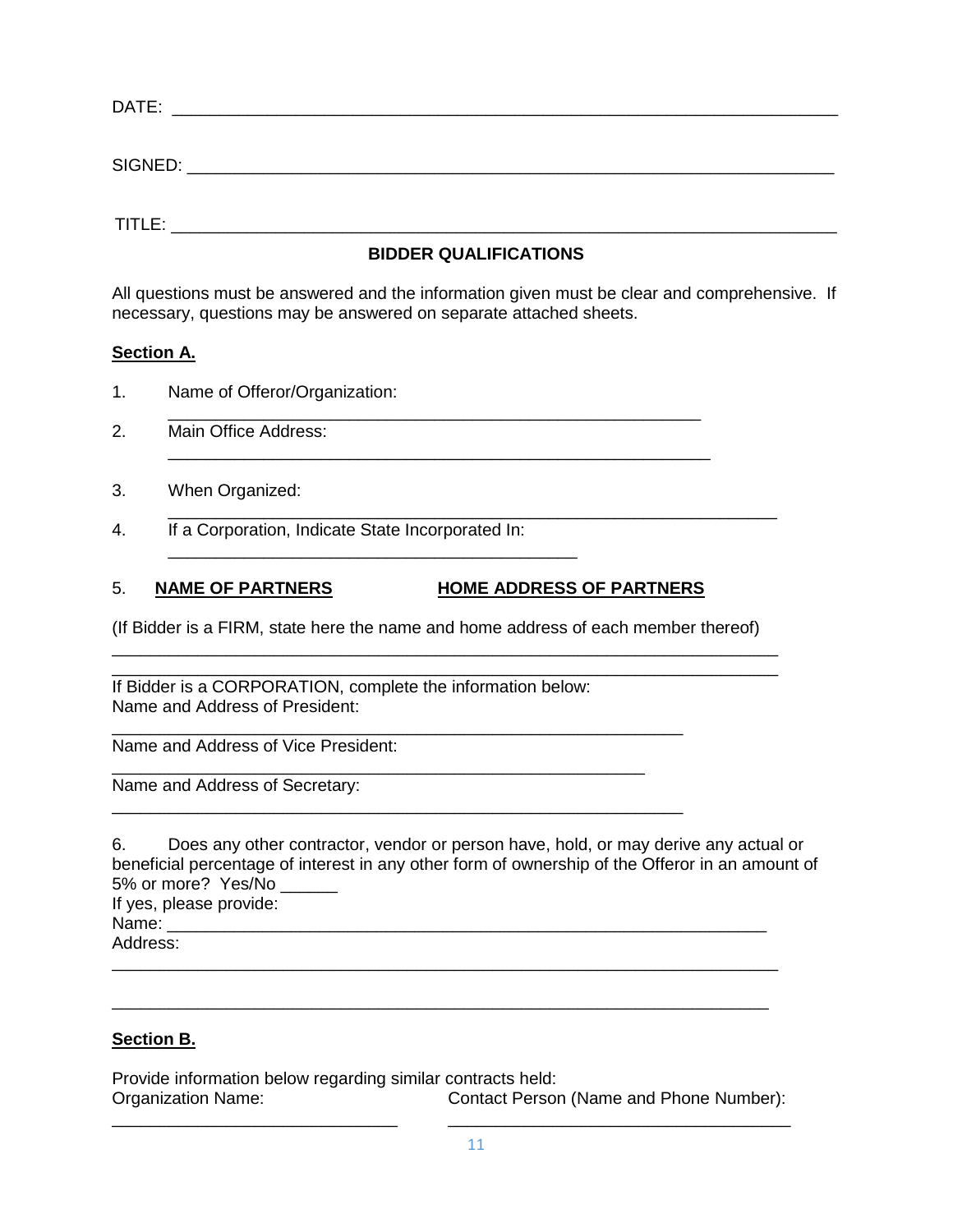\_\_\_\_\_\_\_\_\_\_\_\_\_\_\_\_\_\_\_\_\_\_\_\_\_\_\_\_\_\_ \_\_\_\_\_\_\_\_\_\_\_\_\_\_\_\_\_\_\_\_\_\_\_\_\_\_\_\_\_\_\_\_\_\_\_\_ Amount of Contract: Date Completed:

### **Section C.**

1. Have you ever failed to complete any contract awarded to you? Yes/No\_\_\_\_\_

2. Have you ever defaulted on a contract? Yes/No \_\_\_\_ If yes, state where and why:

\_\_\_\_\_\_\_\_\_\_\_\_\_\_\_\_\_\_\_\_\_\_\_\_\_\_\_\_\_\_ \_\_\_\_\_\_\_\_\_\_\_\_\_\_\_\_\_\_\_\_\_\_\_\_\_\_\_\_\_\_\_\_\_\_\_\_

\_\_\_\_\_\_\_\_\_\_\_\_\_\_\_\_\_\_\_\_\_\_\_\_\_\_\_\_\_\_ \_\_\_\_\_\_\_\_\_\_\_\_\_\_\_\_\_\_\_\_\_\_\_\_\_\_\_\_\_\_\_\_\_\_\_\_\_ \_\_\_\_\_\_\_\_\_\_\_\_\_\_\_\_\_\_\_\_\_\_\_\_\_\_\_\_\_\_ \_\_\_\_\_\_\_\_\_\_\_\_\_\_\_\_\_\_\_\_\_\_\_\_\_\_\_\_\_\_\_\_\_\_\_\_\_

3. Has any officer or partner of your organization ever been an officer or partner of some other organization that failed to complete a contract? Yes/No \_\_\_\_\_

If yes, state name of individual, other organization and reason:

4. Has any officer or partner of your organization ever failed to complete a contract in his/her own name? Yes/No \_\_\_\_\_ if yes, state name and reason:

\_\_\_\_\_\_\_\_\_\_\_\_\_\_\_\_\_\_\_\_\_\_\_\_\_\_\_\_\_\_\_\_\_\_\_\_\_\_\_\_\_\_\_\_\_\_\_\_\_\_\_\_\_\_\_\_\_\_\_\_\_\_\_\_\_\_\_\_\_\_ \_\_\_\_\_\_\_\_\_\_\_\_\_\_\_\_\_\_\_\_\_\_\_\_\_\_\_\_\_\_\_\_\_\_\_\_\_\_\_\_\_\_\_\_\_\_\_\_\_\_\_\_\_\_\_\_\_\_\_\_\_\_\_\_\_\_\_\_\_ \_\_\_\_\_\_\_\_\_\_\_\_\_\_\_\_\_\_\_\_\_\_\_\_\_\_\_\_\_\_\_\_\_\_\_\_\_\_\_\_\_\_\_\_\_\_\_\_\_\_\_\_\_\_\_\_\_\_\_\_\_\_\_\_\_\_\_\_\_\_

5. In what other lines of business are you financially interested?

6. Who will personally supervise this contract? Name and Phone Number Title

7. Do you have, or can you obtain, sufficient personnel and equipment to perform this contract as required by the "Bid Proposal"? Yes/No \_\_\_\_\_\_

\_\_\_\_\_\_\_\_\_\_\_\_\_\_\_\_\_\_\_\_\_\_\_\_\_\_\_\_\_\_\_\_\_\_\_\_\_\_\_ \_\_\_\_\_\_\_\_\_\_\_\_\_\_\_\_\_\_\_\_\_

8. Provide names and phone numbers of local (Long Island) government references: \_\_\_\_\_\_\_\_\_\_\_\_\_\_\_\_\_\_\_\_\_\_\_\_\_\_\_\_\_\_\_\_\_\_\_\_\_\_\_\_\_\_\_\_\_\_\_\_\_\_\_\_\_\_\_\_\_\_\_\_\_\_\_\_\_\_\_\_\_\_

\_\_\_\_\_\_\_\_\_\_\_\_\_\_\_\_\_\_\_\_\_\_\_\_\_\_\_\_\_\_\_\_\_\_\_\_\_\_\_\_\_\_\_\_\_\_\_\_\_\_\_\_\_\_\_\_\_\_\_\_\_\_\_\_\_\_\_\_\_\_ \_\_\_\_\_\_\_\_\_\_\_\_\_\_\_\_\_\_\_\_\_\_\_\_\_\_\_\_\_\_\_\_\_\_\_\_\_\_\_\_\_\_\_\_\_\_\_\_\_\_\_\_\_\_\_\_\_\_\_\_\_\_\_\_\_\_\_\_\_\_

9. Provide contact names and phone numbers for emergencies that require an immediate response:

Day: \_\_\_\_\_\_\_\_\_\_\_\_\_\_\_\_\_\_\_\_\_\_\_\_\_\_\_\_\_ Night: \_\_\_\_\_\_\_\_\_\_\_\_\_\_\_\_\_\_\_\_\_\_\_\_\_\_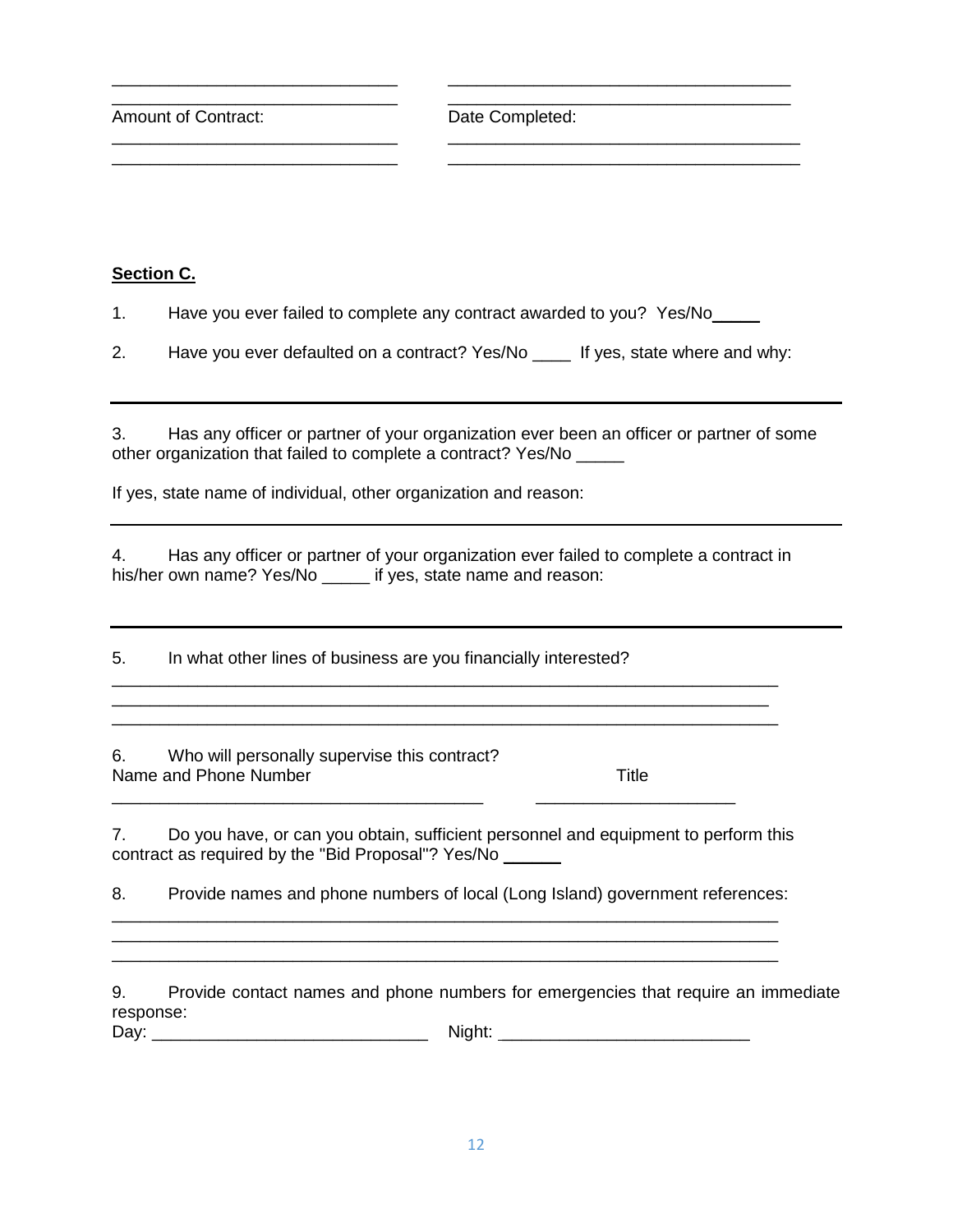10. List all major equipment you will utilize to perform all work. Indicate whether you currently own or lease the equipment, or will lease it (attach a separate sheet if necessary).

\_\_\_\_\_\_\_\_\_\_\_\_\_\_\_\_\_\_\_\_\_\_\_\_\_\_\_\_\_\_\_\_\_\_\_\_\_\_\_\_\_\_\_\_\_\_\_\_\_\_\_\_\_\_\_\_\_\_\_\_\_\_\_\_\_\_\_\_\_\_ \_\_\_\_\_\_\_\_\_\_\_\_\_\_\_\_\_\_\_\_\_\_\_\_\_\_\_\_\_\_\_\_\_\_\_\_\_\_\_\_\_\_\_\_\_\_\_\_\_\_\_\_\_\_\_\_\_\_\_\_\_\_\_\_\_\_\_\_\_\_ \_\_\_\_\_\_\_\_\_\_\_\_\_\_\_\_\_\_\_\_\_\_\_\_\_\_\_\_\_\_\_\_\_\_\_\_\_\_\_\_\_\_\_\_\_\_\_\_\_\_\_\_\_\_\_\_\_\_\_\_\_\_\_\_\_\_\_\_\_\_

11. Successful Offeror shall provide the Town, at the signing of the contract, the following information:

- a. Table of Organization of the CONTRACTOR showing the names and addresses of all individuals serving on the Board of Directors or comparable body of the CONTRACTOR.
- b. Proof of financial capability and a detailed financial statement.

#### **Section D.**

(\*Delete phrases that are not applicable)

I, \_\_\_\_\_\_\_\_\_\_\_\_\_\_\_\_\_\_\_\_\_\_\_\_\_\_\_\_\_\_\_\_\_\_\_\_\_\_\_\_ the \*(applicant herein), (an officer or agent

of the corporate applicant) namely its \_\_\_\_\_\_\_\_\_\_\_\_\_\_\_\_\_\_\_\_\_,(list corporate interest)

(swears) or (affirms) under the penalties of perjury that:

1. The following persons have a direct or indirect interest in this bid:

| <b>NAME</b> | $\sum_{n=1}^{\infty}$ |  |
|-------------|-----------------------|--|
|             |                       |  |

(In case of corporations, all officers of the corporation and stockholders owning more than 5% of the corporate stock must be listed. Attach an additional sheet, if necessary).

\_\_\_\_\_\_\_\_\_\_\_\_\_\_\_\_\_\_\_\_\_\_\_\_\_\_\_\_\_\_\_\_\_\_\_\_\_\_\_\_\_\_\_\_\_\_\_\_\_\_\_\_\_\_\_\_\_\_\_\_\_\_\_\_\_\_\_\_\_\_\_\_\_\_\_\_

2. The following person(s) listed immediately above are related by blood or marriage to an officer or employee of the OWNER. Attach an additional sheet, if necessary.

NAME RELATIONSHIP NAME/POSITION OF EMPLOYEE/OFFICER

False statements made herein are punishable as a Class A misdemeanor pursuant to 210.45 of the Penal Law.

\_\_\_\_\_\_\_\_\_\_\_\_\_\_\_\_\_\_\_\_\_\_\_\_\_\_\_\_\_\_\_\_\_\_\_\_\_\_\_\_\_\_\_\_\_\_\_\_\_\_\_\_\_\_\_\_\_\_\_\_\_\_\_\_\_\_\_\_\_\_ \_\_\_\_\_\_\_\_\_\_\_\_\_\_\_\_\_\_\_\_\_\_\_\_\_\_\_\_\_\_\_\_\_\_\_\_\_\_\_\_\_\_\_\_\_\_\_\_\_\_\_\_\_\_\_\_\_\_\_\_\_\_\_\_\_\_\_\_\_\_ \_\_\_\_\_\_\_\_\_\_\_\_\_\_\_\_\_\_\_\_\_\_\_\_\_\_\_\_\_\_\_\_\_\_\_\_\_\_\_\_\_\_\_\_\_\_\_\_\_\_\_\_\_\_\_\_\_\_\_\_\_\_\_\_\_\_\_\_\_\_

> \_\_\_\_\_\_\_\_\_\_\_\_\_\_\_\_\_\_\_\_\_\_\_\_\_\_\_\_\_\_\_\_\_\_\_\_\_ Legal Name of Person/Firm/Corporation

> $\mathsf{By:}$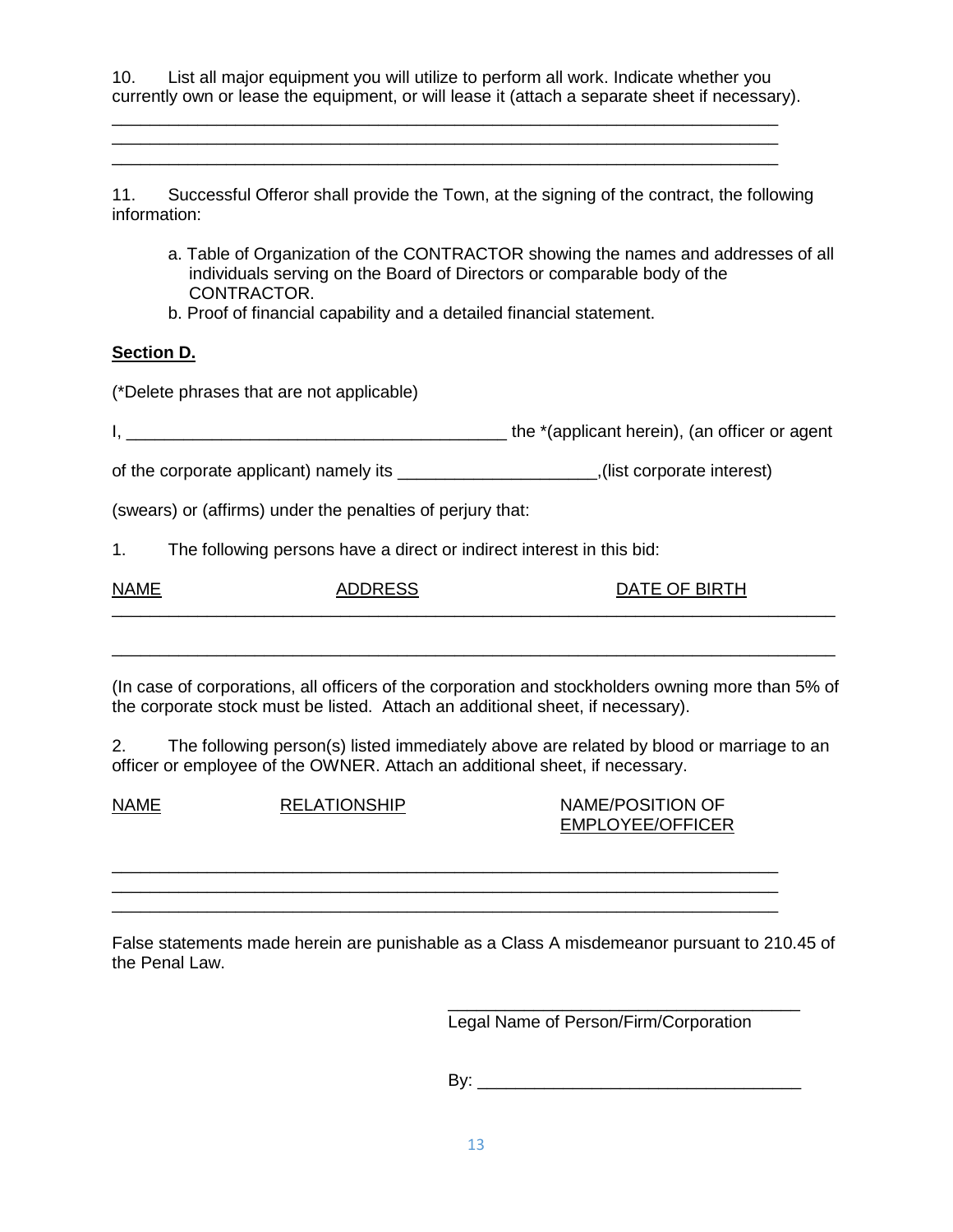# **GENERAL MUNICIPAL LAW – SECTION 103-d**

### **Non-Collusive Bidding Certificate**

By submission of this bid, each bidder and each person signing on behalf of any bidder certifies, and in the case of a joint bid, each party thereto certifies as to its own organization, under the penalty of perjury, that to the best of his knowledge and belief:

- (A) The prices in this bid have been arrived at independently without collusion, consultation, communication or agreement, and for the purpose of restricting competition, as to any matter relating to such prices with any other bidder or with any competitor or potential competitor;
- (B) Unless otherwise required by law, the prices which have been quoted in this bid have not been knowingly disclosed by the bidder prior to the opening, directly or indirectly to any other bidder, competitor or potential competitor;
- (C) No attempt has been or will be made by the bidder to induce any other person, partnership, or corporation to submit or not to submit a bid for the purpose of restricting competition.

I hereby affirm, under the penalty of perjury, the foregoing statement is true:

| Signed by: _______________ |  |  |
|----------------------------|--|--|
| Title:                     |  |  |
| Date:                      |  |  |

Affix corporate seal if contractor is a corporation.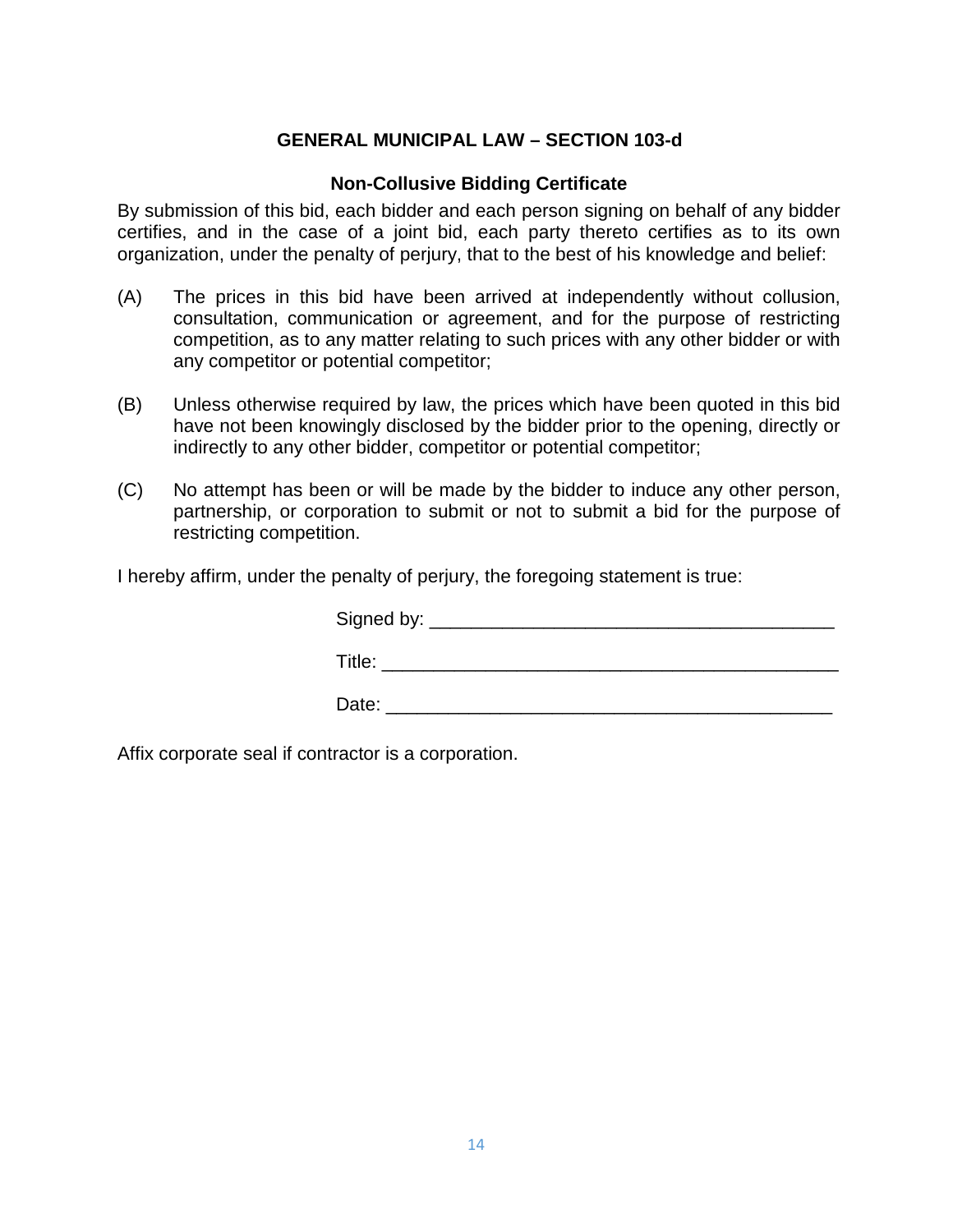# **IRAN DIVESTMENT ACT CERTIFICATION**

As a result of the Iran Divestment Act of 2012 (Act), Chapter 1 of the 2012 Laws of New York, a new provision has been added to the State Finance Law (SFL), § 165-a, effective April 12, 2012. Under the Act, the Commissioner of the Office of General Services (OGS) will be developing a list (prohibited entities list) of "persons" who are engaged in "investment activities in Iran" (both are defined terms in the law). Pursuant to SFL § 165 a(3)(b), the initial list is expected to be issued no later than 120 days after the Act's effective date, at which time it will be posted on the OGS website.

By submitting a bid in response to this solicitation or by assuming the responsibility of a Contract awarded hereunder, Bidder/Contractor (or any assignee) certifies that once the prohibited entities list is posted on the OGS website, it will not utilize on such Contract any subcontractor that is identified on the prohibited entities list.

Additionally, Bidder/Contractor is advised that once the list is posted on the OGS website, any Contractor seeking to renew or extend a Contract or assume the responsibility of a Contract awarded in response to the solicitation, must certify at the time the Contract is renewed, extended or assigned that it is not included on the prohibited entities list.

During the term of the Contract, should the TOWN OF RIVERHEAD receive information that a person is in violation of the above-referenced certification, the TOWN OF RIVERHEAD will offer the person an opportunity to respond. If the person fails to demonstrate that it has ceased its engagement in the investment which is in violation of the Act within 90 days after the determination of such violation, then the TOWN OF RIVERHEAD shall take such action as may be appropriate including, but not limited to, imposing sanctions, seeking compliance, recovering damages, or declaring the Contractor in default.

The TOWN OF RIVERHEAD reserves the right to reject any bid or request for assignment for an entity that appears on the prohibited entities list prior to the award of a contract, and to pursue a responsibility review with respect to any entity that is awarded a contract and appears on the prohibited entities list after contract award.

| Signature: Management Communications and Communications and Communications and Communications and Communications and Communications and Communications and Communications and Communications and Communications are communicat |
|--------------------------------------------------------------------------------------------------------------------------------------------------------------------------------------------------------------------------------|
| <b>Print Name:</b>                                                                                                                                                                                                             |
| Title:                                                                                                                                                                                                                         |
|                                                                                                                                                                                                                                |
| Date:                                                                                                                                                                                                                          |